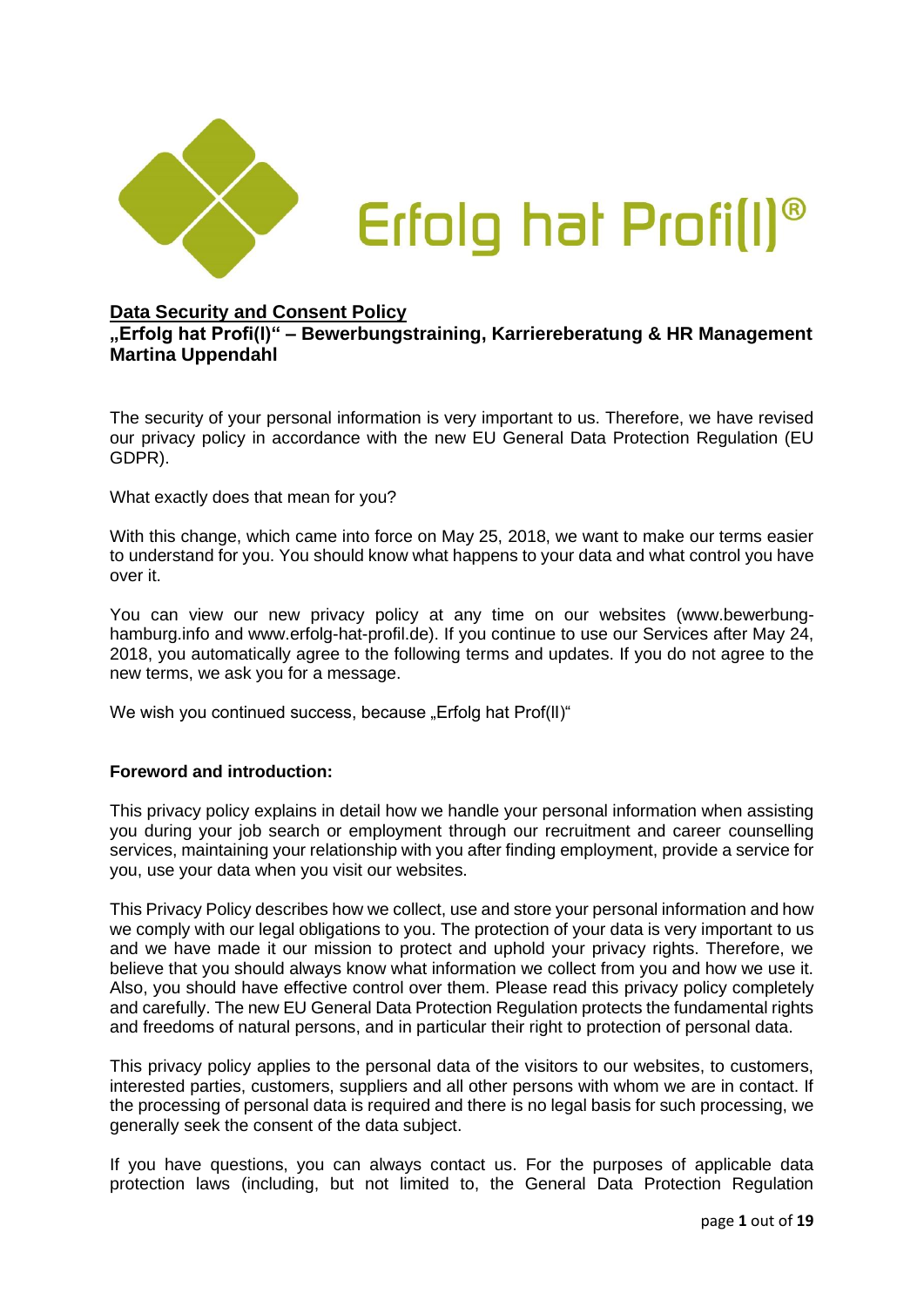(Regulation (EU) 2016/679) (the "GDPR"), you will find the company responsible for your personal data ("Erfolg hat Profil" – Bewerbungstraining, Karriereberatung & HR Management Martina Uppendahl ) "Us") here:

#### **Contact details of the responsible person for data protection:**

Mrs. Martina Uppendahl Wagnerstrasse 15 D-22081 Hamburg Germany

E-mail: kontakt@bewerbung-hamburg.info Mobile: +49 (0) 172/528 77 03 Telephone: +49 (0) 40/180 36 858

Company: "Erfolg hat Profil" – Bewerbungstraining, Karriereberatung & HR Management Martina Uppendahl WEB: www.bewerbung-hamburg.info WEB: www.erfolg-hat-profil.de

Important: This Privacy Policy may change from time to time. Please use this page to inform yourself as we will post any changes here. If you do not agree with any aspect of our Privacy Policy, you may be entitled to any legal claims that are also described here in the appropriate place (under point 4 et seq. "Rights of Data Subjects").

## **Terms - Definitions:**

We use the following terms in this privacy policy, including but not limited to:

## **a) Personal data:**

Personal data is any information relating to an identified or identifiable natural person (hereinafter the "data subject"). A natural person is considered to be identifiable who, directly or indirectly, in particular by association with an identifier such as a name, an identification number, location data, an online identifier or one or more special features, expresses the physical, physiological, genetic, mental, economic, cultural or social identity of this natural person can be identified.

## **b) Data subject:**

Affected person is any identified or identifiable natural person whose personal data is processed by the controller.

## **c) Processing:**

page **2** out of **19** Processing means any process or series of operations related to personal data, such as collecting, collecting, organizing, organizing, storing, adapting or modifying, reading, querying,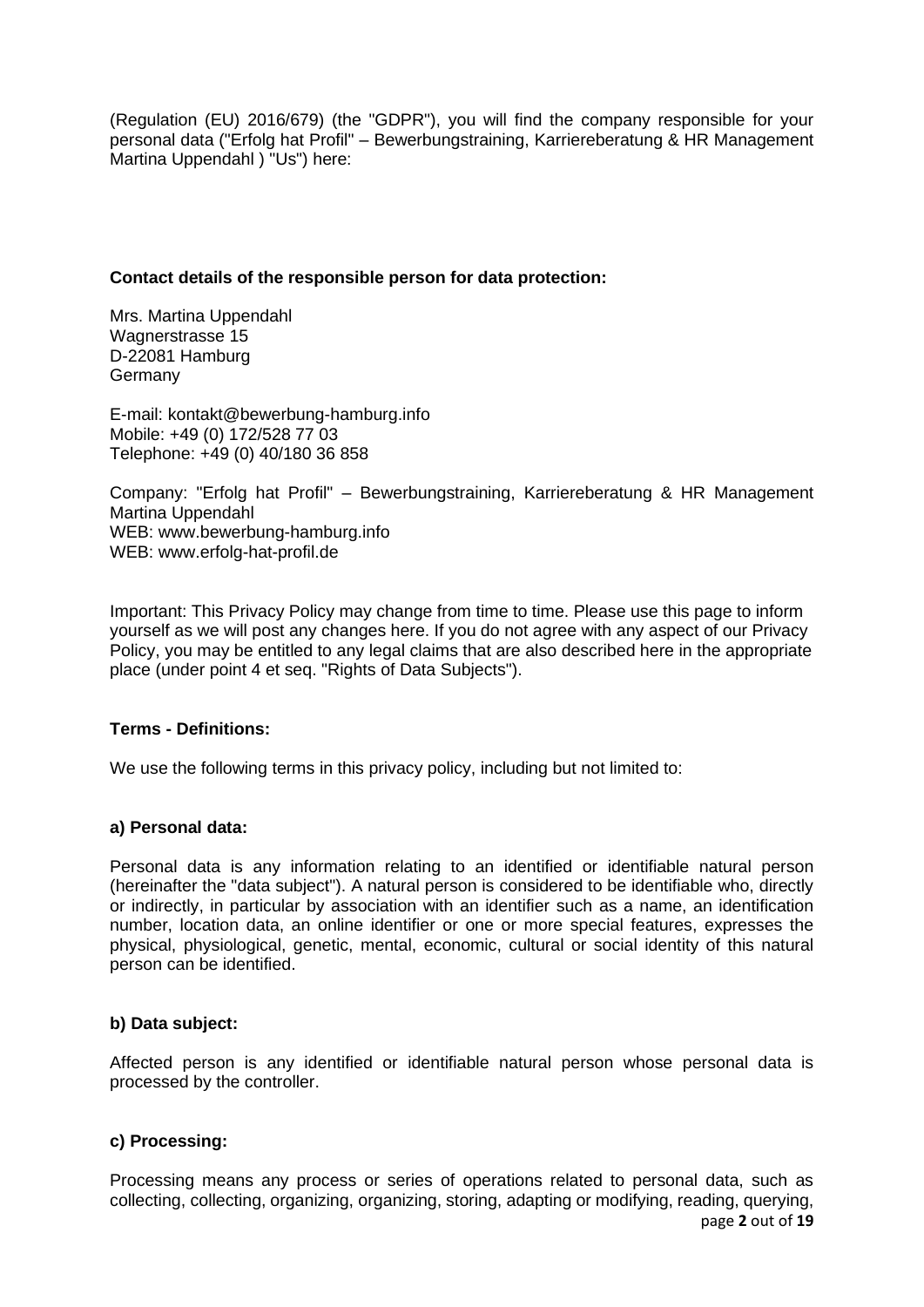using, with or without the aid of automated procedures; disclosure by submission, dissemination or other form of provision, reconciliation or association, restriction, erasure or destruction.

## **d) Restriction of processing:**

Restriction of the processing is the marking of stored personal data with the aim to limit their future processing.

#### **e) Profiling:**

Profiling is any kind of automated processing of personal data that consists in using that personal information to evaluate certain personal aspects relating to a natural person, in particular aspects relating to job performance, economic situation, health, personal to analyse or predict preferences, interests, reliability, behaviour, whereabouts or relocation of that natural person.

#### **f) Pseudonymisation:**

Pseudonymisation is the processing of personal data in such a way that personal data can no longer be attributed to a specific data subject without the need for additional information, provided that such additional information is kept separate and subject to technical and organizational measures to ensure that the personal data not assigned to an identified or identifiable natural person.

#### **g) Controller:**

The controller is the natural or legal person, public authority, body or body that, alone or in concert with others, decides on the purposes and means of processing personal data. Where the purposes and means of such processing are determined by Union law or the law of the Member States, the controller or the specific criteria for his designation may be provided for under Union or national law.

#### **h) Processor:**

The processor is a natural or legal person, public authority, agency or other body that processes personal data on behalf of the controller.

#### **i) Recipient:**

Recipient is a natural or legal person, agency, agency or other entity to whom Personal Data is disclosed, whether or not it is a third party. However, authorities which may receive personal data under Union or national law in connection with a particular mission are not considered as beneficiaries.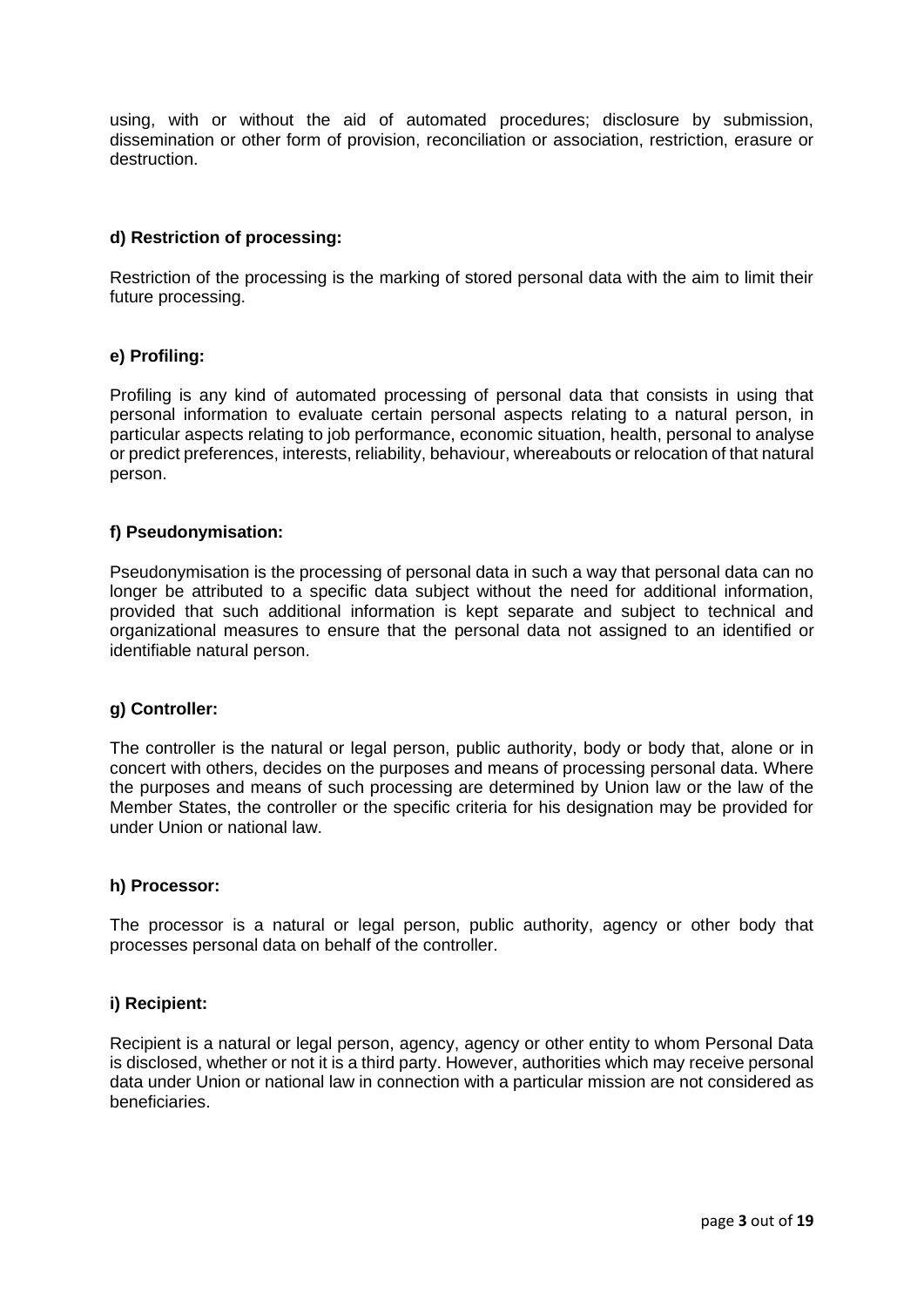# **j) Third party:**

Third is a natural or legal person, public authority, body or body other than the data subject, the controller, the processor and the persons authorized under the direct responsibility of the controller or the processor to process the personal data.

#### **k) Consent:**

Consent is any voluntarily given and unambiguously expressed in the form of a statement or other unambiguous confirmatory act by the data subject for the particular case, by which the data subject indicates that they consent to the processing of the personal data concerning him / her is.

#### **Data protection:**

#### **1. Data collection in the general use of our websites and our services**

#### **1.1. General access to our websites:**

Once you visit our website www.bewerbung-hamburg.info or www.erfolg-hat-profil.de and use our online offer, even if you only look at our blog posts or other content on our website, we will collect individual personal information from you, such as the type of device you use and your IP address. You may choose to share additional information with us, such as your first and last name, your e-mail address, your mobile or landline phone number, your address, or other information you may provide in our guestbook, for example. in the blog or via our contact forms. We use this information to advise you as part of our services in order to fulfil a contract with our customers in order to contact you in order to provide you with a feedback platform in the form of our guestbook and for the general protection of our authorized users Interests.

All personal data collected on the websites of Erfolg hat Profil – Bewerbungstraining, Karriereberatung & HR Management (www.bewerbung-hamburg.info or [www.erfolg-hat](http://www.erfolg-hat-profil.de/)[profil.de\)](http://www.erfolg-hat-profil.de/) will be stored, processed and used exclusively for the specified purpose. We assure you that all personal data collected will be treated confidentially in accordance with the applicable data protection regulations.

The use of our website is usually possible without providing personal information. As far as on our sides personal data (for example, first and last name, address, telephone or mobile number, e-mail addresses, all CV data) are collected, this is done, as far as possible, always on a voluntary basis. These data will not be disclosed to third parties without your express consent, unless they are subject to our legitimate interest in doing so.

At any time, you have the right to free information about your stored personal data, their origin and recipient and the purpose of the data processing and a right to correct, block or delete this data.

## **1.2. SSL encryption / website certificates:**

Our websites use for security purposes and to protect the transmission of confidential content and personal data (such as e-mail addresses, first and last names, telephone or mobile numbers, etc.) that you provide to us as a site operator, e.g. via our contact forms or in the guestbook, secure SSL encryption. You can recognize an encrypted connection by changing the address line of the browser from "http: //" to "https: //" and the lock symbol in your browser line.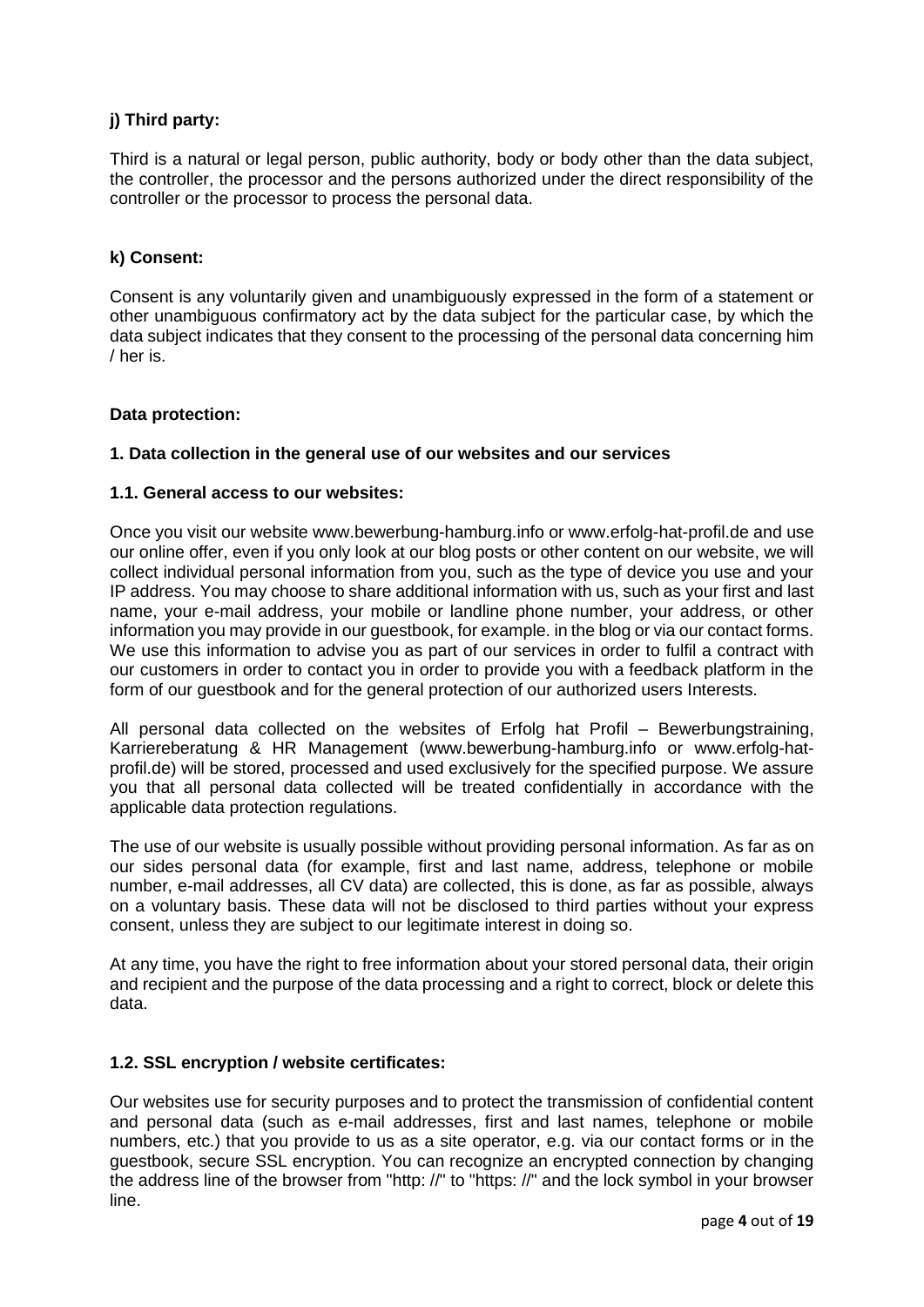If SSL encryption is enabled, the data you submit to us cannot be read by third parties.

#### **1.3. Duration of storage of your data:**

Basically, we comply with the respective legal retention period. After expiry of the deadline, the corresponding data will be routinely and in compliance with data protection deleted, if they are no longer required for contract fulfilment or contract initiation.

How long we retain personal information may vary considerably depending on the services we offer and our legal obligations. The following factors typically affect the retention period: How long is the personal information needed to provide our services? These include e.g. Maintaining and improving the performance of our products, maintaining the security of our systems and maintaining correct business and financial documents. Based on this general rule, most of our retention periods are set. Is personal information sensitive? If so, a shortened retention period is usually appropriate. Have you agreed to an extended retention period? If this is the case, we store the data according to your consent. Are we subject to legal, contractual or other similar obligations with regard to the safekeeping of your personal data? Examples include compelling data retention laws in each jurisdiction, governmental orders to retain data relevant to a particular investigation, or personal information held as a result of litigation.

#### **1.3. Legal or contractual provisions for the provision of personal data, necessity for the conclusion of the contract, obligation of the data subject to provide the personal data, possible consequences of non-provision**

We clarify that the provision of personal information is in part required by law (such as tax regulations) or may result from contractual arrangements (such as details of the contractor). Occasionally it may be necessary for a contract to be concluded that an affected person provides us with personal data that must subsequently be processed by us (for example by a tax consultant appointed by us or, if necessary, by a debt collection service). For example, the data subject is required to provide us with personal information when our company enters into a contract with her. Failure to provide the personal data would mean that the contract with the person concerned could not be closed.

Before the data subject has been provided by the data subject, the data subject must contact our data protection officer. Our data protection officer will inform the data subject on a caseby-case basis whether the provision of the personal data is required by law or contract or is required for the conclusion of the contract, if there is an obligation to provide the personal data and what would be the consequence of the failure to provide the personal data.

## **2. Data transmission on the Internet:**

Please note that data transmission over the Internet (for example, when communicating via email) may have security vulnerabilities. A complete protection of the data from access by third parties is not possible. Different regulations may apply to the use of individual services on our site, which will be explained separately in this case below.

The legal basis for data protection can be found in the Federal Data Protection Act (BDSG) and in the Telemedia Act (TMG). The following regulations inform you about the type, scope and purpose of the collection, use and processing of personal data by the respective provider: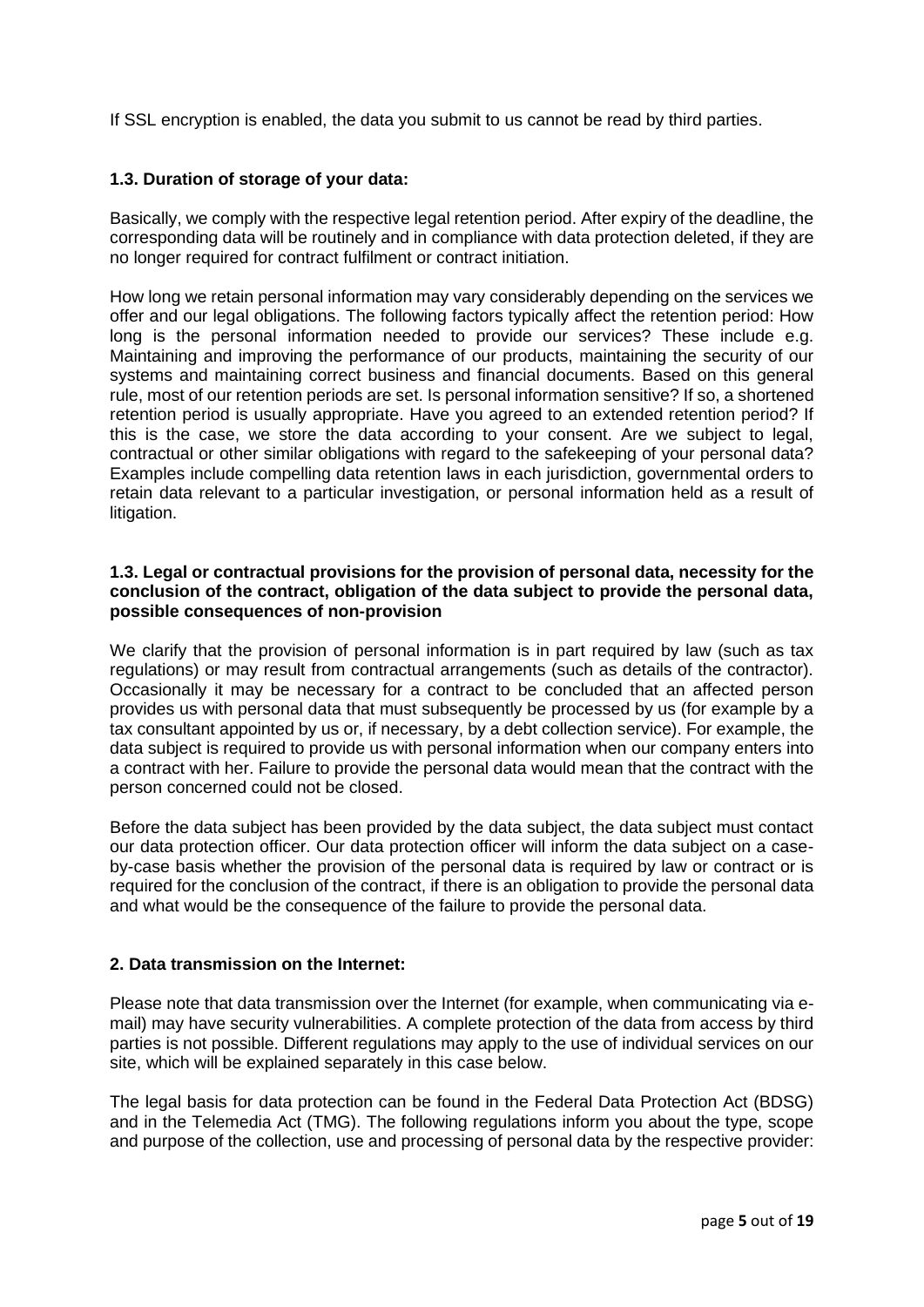# **2.1. Server log files:**

The provider of the pages, the Alfahosting GmbH, based in Halle (Saale), automatically collects and stores information in so-called server log files (access log files and error log files), which your browser automatically transmits to us. These are:

- Visited website
- Browser type and browser version
- Operating system used
- Referrer URL (website from which you visit us)
- Host name / IP address (= Internet Protocol address) of the accessing computer
- Date and time of the server request
- Amount of data sent in bytes

These data cannot be assigned to specific persons. A merge of this data with other data sources will not be done. We reserve the right to check this data retrospectively, if we become aware of specific indications for illegal use. The storage takes place only for a limited period in the log files, as far as this is necessary for security purposes. The IP address is anonymized after 24 hours; to do this, the last octet is zeroed. The deletion takes place after 7 days at the latest.

The log files are collected and stored to maintain server operation and statistical evaluation.

In addition to the log files, we do not store any further data. Keep in mind, however, that your scripts also contain, collect and / or process personal data and also store it in databases. This concerns for example, data sent via a contact form or data stored in the database. In accordance with Art. 32 DSGVO, it should be noted that the transfer of personal data must always be encrypted, which means in practice that the connection must always be made via HTTPS. The use of an SSL certificate is therefore necessary and has been implemented by us on our two websites.

Further information can be found in the privacy policy of our provider Alfahosting: <https://alfahosting.de/datenschutz/>

## **2.2. Cookies:**

Some of our websites use so-called cookies. Cookies do not harm your computer and do not contain viruses. Cookies serve our offer more user-friendly, more effective and safer. Cookies are small text files that are stored on your computer and stored by your browser to recognize multiple uses of our offer. Most of the cookies we use are so-called "session cookies" and Web Beacons. They are automatically deleted after your visit. Other cookies remain stored on your device until you delete them. These cookies allow us to recognize your browser the next time you visit. We create anonymous statistics to track the number of visitors to our website (traffic) and the extent and manner of using our website and services. However, we do not create individual user profiles and do not associate the generated statistics with personally assignable information.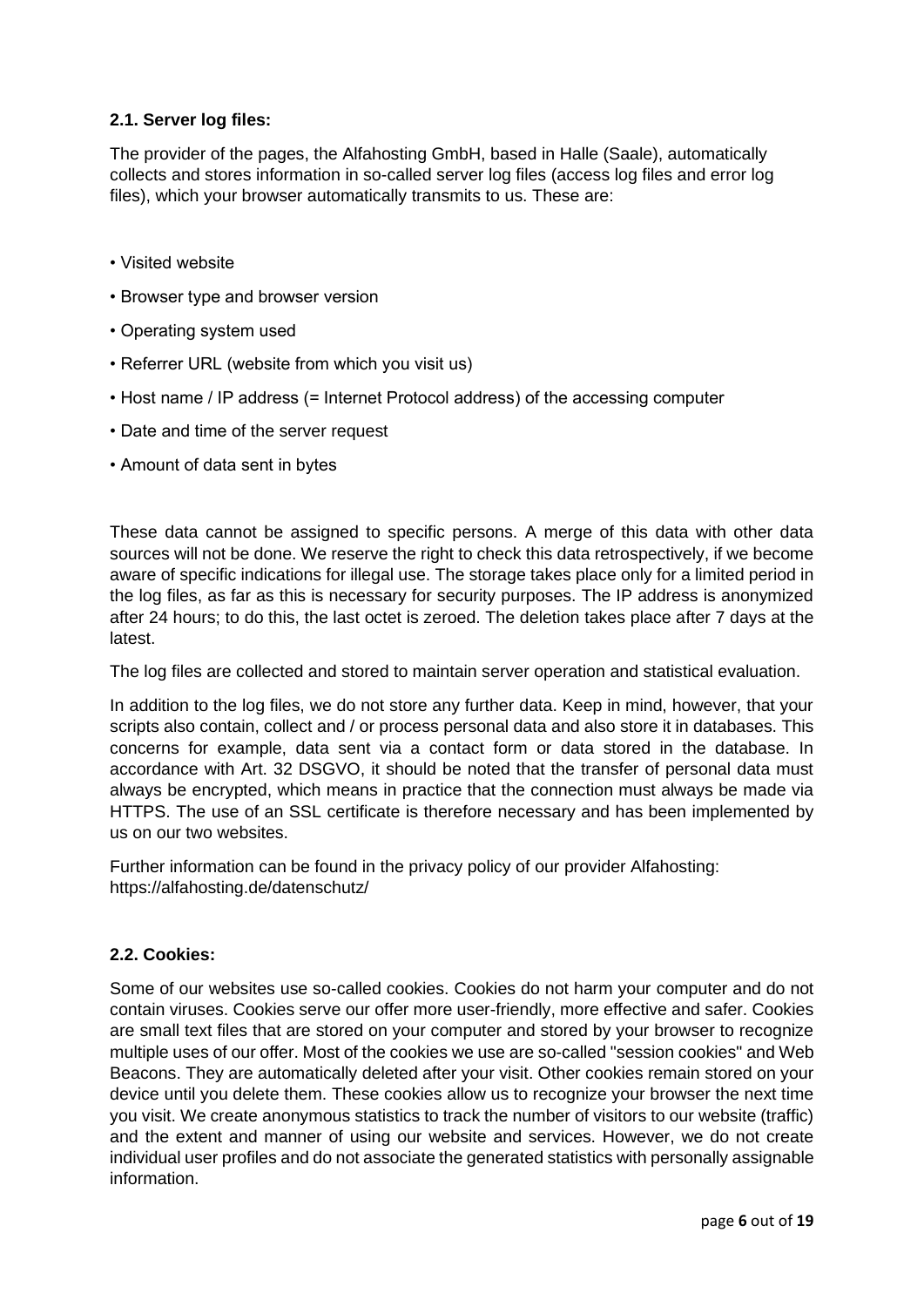The Web Beacon is used for statistical purposes and serves to ensure that visitors are not counted twice.

You can set your browser so that you are informed about the setting of cookies and cookies only in individual cases allow, the acceptance of cookies for certain cases or generally exclude and activate the automatic deletion of cookies when closing the browser. Disabling cookies may limit the functionality of this website.

Therefore, when you visit our websites again, the consent of the user to the use of cookies is assumed.

## **2.3. Our contact form, guestbook and e-mail contact:**

For the dispatch of e-mails and messages on other electronic channels we use services of the Alfahosting GmbH, Halle / Saale.

If you send us inquiries via the contact form or write a feedback in our guestbook, your information from the inquiry form including the contact details you provided there will be stored in order to process the request and in case of follow-up questions. We will not share this information without your consent. By clicking the "Send" button, you consent to the transmission of the data entered in the input mask to us. In addition, we save the date and time of your contact.

The information you provide in the contact form will remain with us until you ask us to delete it, revoke your consent to storage or delete the purpose for data storage (for example, after your request has been processed). Mandatory statutory provisions - especially retention periods - remain unaffected.

Alternatively, contact via the provided e-mail address is possible. In this case, the user's personal data transmitted by e-mail and our reply will be stored. The personal data transmitted to us voluntarily serve us to process your inquiry and to contact you. The legal basis for the transmission of the data is Art. 6 para. 1 lit. a GDPR. We use the data for this purpose until the conversation with you ends. The conversation is ended when it can be inferred from the circumstances that the relevant facts have been finally clarified.

The data protection agreements of Alfahosting GmbH, Halle / Saale can be found here: https://alfahosting.de/datenschutz/.

## **2.4. Comment way:**

On our site (especially in our blog) we offer you the opportunity to leave comments on the individual contributions. This saves the IP address of the author / subscriber. For the comments on this page with your comment and information at the time of the comment, your e-mail address and if you do not post anonymously, your selected username will be saved. This storage takes place for our security in the event that the author intervenes in this by his comment in rights of third parties and / or illegal content is sold. Thus, there is a self-interest on our part of the stored data of the author, especially since we may be prosecuted for such violations. A passing on to third does not take place. A comparison of the data collected with data, which may be collected by other components of our site, is also not done.

Storage duration of the comments: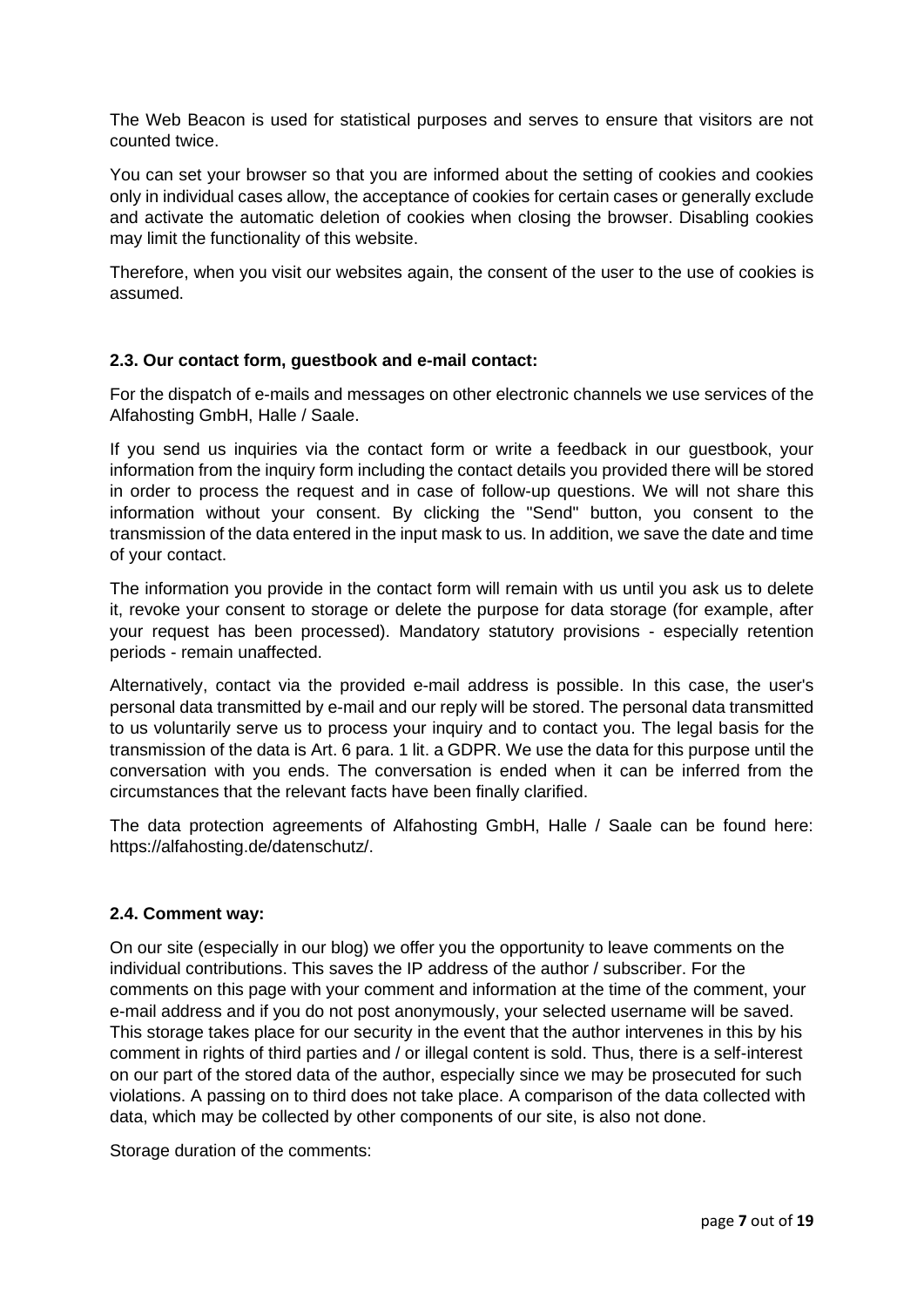The comments and related data (e.g., IP address) are stored and remain on our website until the commented content has been completely deleted or the comments must be deleted for legal reasons (e.g., offensive comments).

## **2.5. Subscription to comments:**

On our site, we offer you the option to subscribe to subsequent comments on a post in which you are about to post a comment in the feed. If you choose this option, you will receive a confirmation e-mail to verify that you are the owner of the e-mail address provided. The decision to subscribe to such successor comments may be cancelled at any time. Details can be found in the confirmation email. A transfer of the obtained data to third parties does not occur. A comparison of the data collected with data, which may be collected by other components of our site, is also not done.

## **2.6. Subscription to a newsletter:**

In the future, users of our websites may be given the opportunity to subscribe to the newsletter of our company. Which personal data are transmitted to the data controller when the newsletter is ordered results from the input mask used for this purpose.

At regular intervals, newsletters are intended to keep you up to date with offers from the company in order to increase service to you. The newsletter of our company can only be received by the data subject if (1) the data subject has a valid email address and (2) the data subject registers for the newsletter. For legal reasons, a confirmation e-mail will be sent to the e-mail address entered by an affected person for the first time for newsletter mailing using the double-opt-in procedure. This confirmation email is used to check whether the owner of the email address as the person concerned authorized the receipt of the newsletter.

When subscribing to the newsletter, we also store the IP address of the computer system used by the person concerned at the time of registration, as well as the date and time of registration, as assigned by the Internet Service Provider (ISP). The collection of this data is necessary in order to understand the (possible) misuse of an affected person's e-mail address at a later date and therefore serves as legal safeguards for the controller.

The personal data collected in the context of registering for the newsletter will be used exclusively to send our newsletter. Subscribers to the newsletter may also be notified by email if this is necessary for the operation of the newsletter service or registration, as might be the case in the event of changes to the newsletter or technical changes. There will be no transfer of the personal data collected as part of the newsletter service to third parties. Subscription to our newsletter may be terminated by the person concerned at any time. The consent to the storage of personal data that the data subject has given us for the newsletter dispatch can be revoked at any time. For the purpose of revoking the consent, there is a corresponding link in each newsletter. It is also possible to unsubscribe from the newsletter at any time, directly on the controller's website, or to inform the controller in a different way.

# **2.7. Newsletter tracking:**

Our newsletters may also contain "counting pixels". A counting pixel is a miniature graphic that is embedded in such emails that are sent in HTML format to enable log file recording and log file analysis. This allows a statistical evaluation of the success or failure of online marketing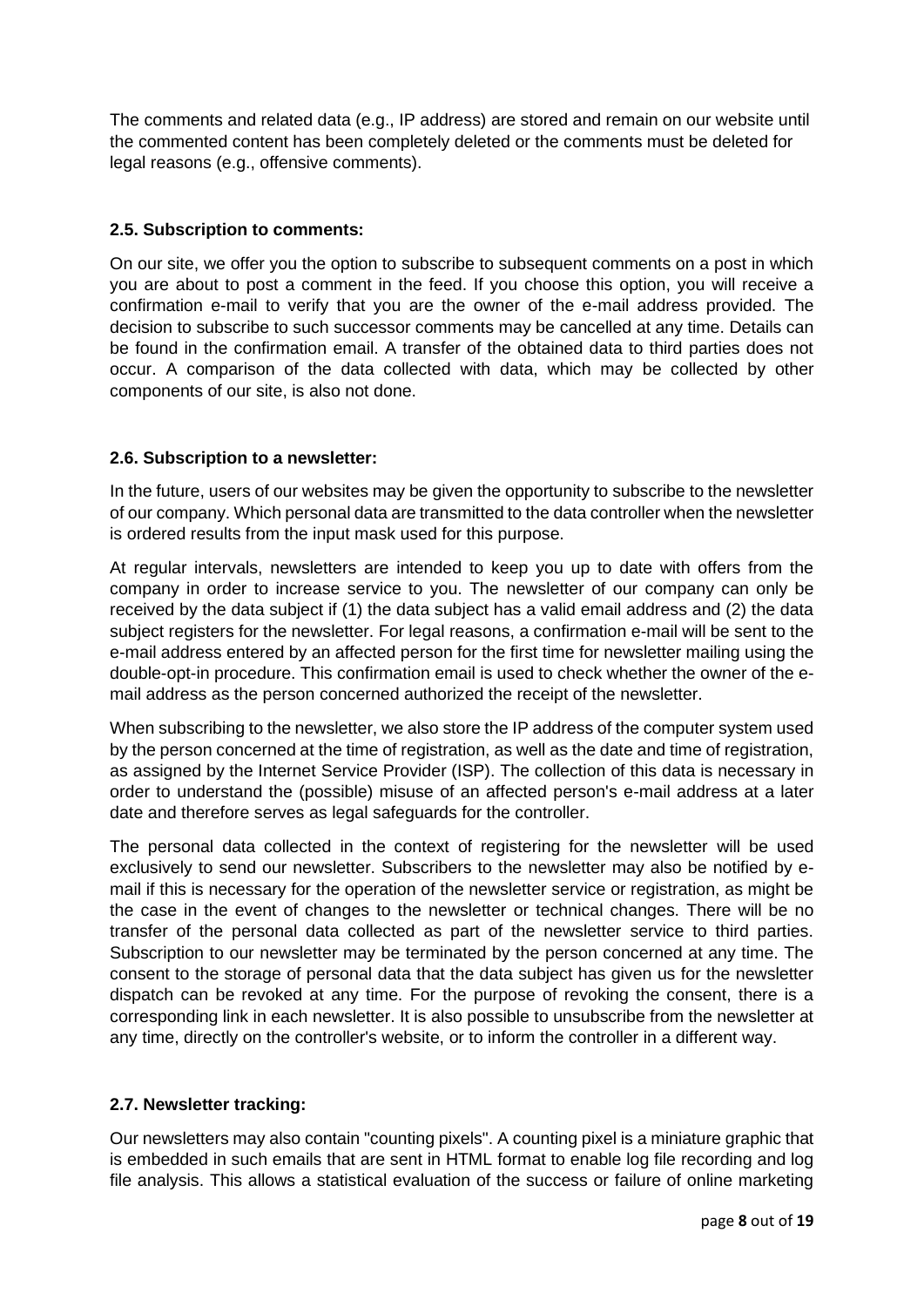campaigns. Based on the embedded pixel, we can detect if and when an email was opened by an affected person and which links in the email were accessed by the data subject.

Such personal data collected via the counting pixels contained in the newsletters will be stored and evaluated by the controller in order to optimize the delivery of newsletters and to better adapt the content of future newsletters to the interests of the data subject. This personal data will not be disclosed to third parties.

Affected persons are of course entitled at any time, the e.g. To revoke consent. After revocation, this personal data will be deleted by the controller. A deregistration from receipt of the newsletter, we interpret as a specific revocation.

## **2.8. Contradiction of advertising emails:**

The use of contact data published in the context of the imprint obligation for the transmission of not expressly requested advertising and information materials is hereby fundamentally contradicted. The operators of the pages expressly reserve the right to take legal action in the event of the unsolicited sending of advertising information, for example through spam e-mails.

## **2.9. Social media and networks:**

In order to make our website and our range of services even more innovative and attractive to users, we work together with various social media:

## **2.9.a. Facebook plugin:**

We work together with the social network Facebook located at 1601 South California Avenue, Palo Alto, CA 94304, USA. With the help of so-called plug-ins, we integrate Facebook into our website as Facebook connect. As soon as you click on a plug-in, your browser connects directly to the Facebook server, and a description of the plug-in is displayed, for example "Friends". Your IP address and other device-related information will be forwarded to Facebook. A cookie may also be installed on your computer but deleted when the browser is closed. In your browser settings, you can specify whether you want to allow cookies or not.

## What that means:

When you reach a website with an integrated plug-in and it is uploaded, Facebook will know your IP address and that the Martina Uppendahl site has been visited at this IP address. If you are logged in to Facebook, Facebook will create a link between your Facebook account and your visit to our website. Therefore, you can also have your friends displayed in the plug-in.

If you do not want Facebook to directly assign the data collected via our website to your Facebook profile, you must log out of Facebook before visiting our website.

The purpose and scope of the data collection and the further processing and use of the data by Facebook, as well as your rights in this regard and setting options for the protection of your privacy can be found in the Facebook privacy policy: http://www.facebook.com/policy.php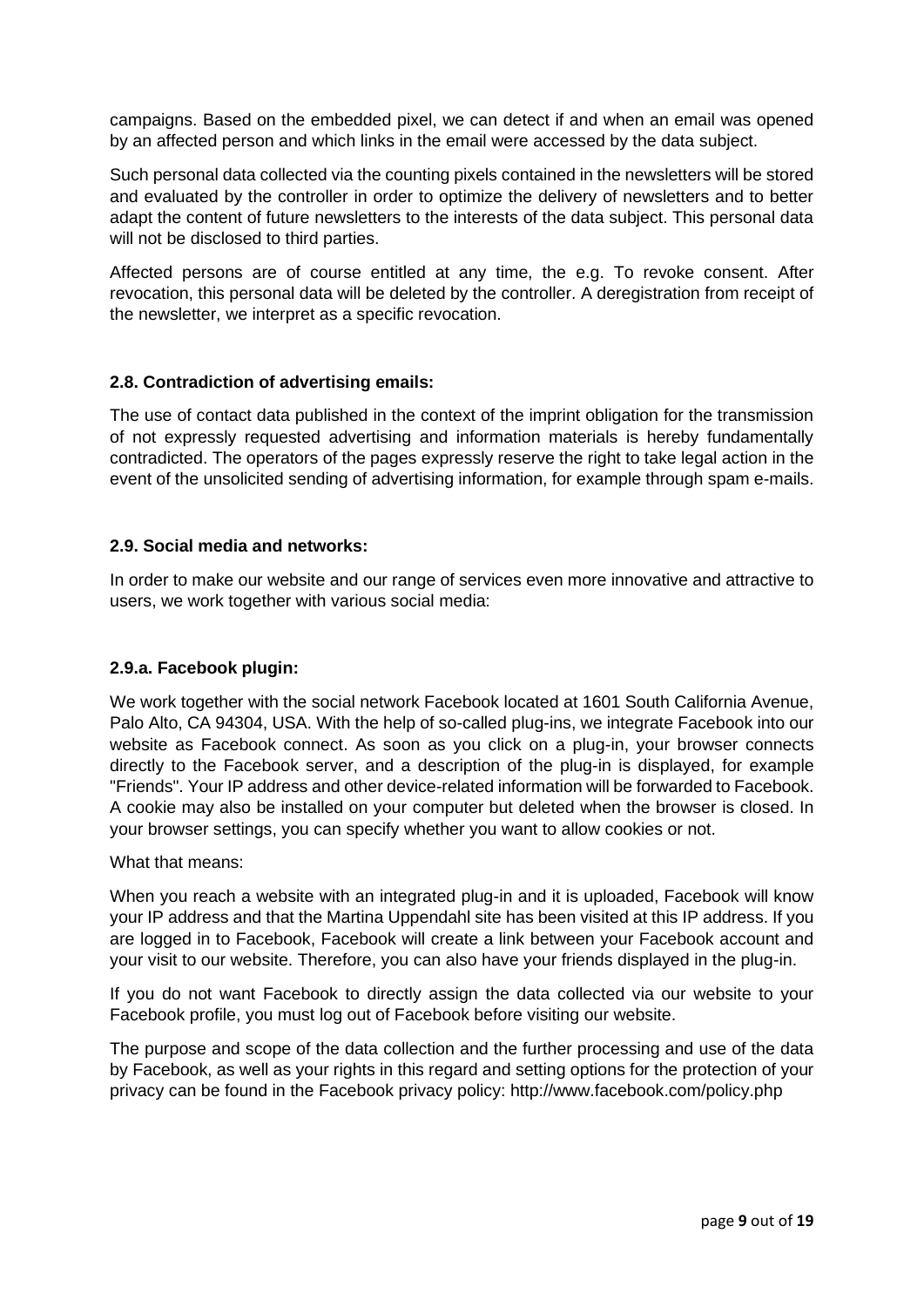#### **2.9.a.a. Facebook Fanpages:**

We are currently running two so-called "Fanpages" on Facebook as Martina Uppendahl Erfolg hat Profil – Bewerbungstraining, Karriereberatung & HR Management (BewerbungHH) as well as Martina Uppendahl "Erfolg hat Profi (l)" (MotivationHH).

We point out that you have these Facebook pages and their features in use your own responsibility. This applies in particular to the use of the interactive Functions (e.g., comment, share, rate). Alternatively, you can use the above Page on our website at www.bewerbunghamburg.info and www.erfolg-hat-profil.de.

These pages process personal data as part of "Insights". The basis for the collection and processing is Article 6 (1) sentence 1 lit. b and f. DSGVO. This legitimizes the processing of personal data if the processing person has an overwhelming interest in the processing of the data subject - e.g. Direct mail.

When visiting our Facebook page, Facebook, etc., collects your IP address as well as further information that exists in the form of cookies on your PC. These Information is used to statistical use as the operator of the Facebook pages to provide information about the use of the Facebook page. For more information, please contact Facebook at the following link: http://de-de.facebook.com/help/pages/insights.

The data collected about you in this context are provided by Facebook Ltd. processed and, where appropriate, to countries outside the European Union transfer. What information Facebook receives and how it is used describes Facebook in general terms in its data usage policies. There You can also find information about Facebook and how to contact us Settings for advertisements.

The data usage guidelines are under available following link: http://de-de.facebook.com/about/privacy

The complete data guidelines of Facebook can be found here: https://de-de.facebook.com/full\_data\_use\_policy https://en-gb.facebook.com/policy.php

In what way Facebook downloads the data from visiting Facebook pages for its own Purposes used to what extent activities on the Facebook page individual Users can be assigned how long Facebook stores this data and whether data will be shared with third parties from a visit to the Facebook page Facebook is not final and clearly named and is unknown to us.

When accessing a Facebook page, the IP address assigned to your device will be displayed Facebook submitted. According to information from Facebook this IP address is anonymized (for "German" IP addresses) and deleted after 90 days. Facebook saves about it

In addition, information about the terminals of its users (for example, in the context of the function

"Registration Notification"); If necessary, Facebook is thus an assignment of IP addresses to individual users possible.

If you are currently logged on to Facebook as a user, you are on your device a cookie with your Facebook ID. This is Facebook in able to understand that you visited this site and how you used it to have. This also applies to all other Facebook pages. About in websites Embedded Facebook buttons makes it possible for your visits to Facebook Capture web pages and assign them to your Facebook profile. Based on this Data may be offered content or advertising tailored to you.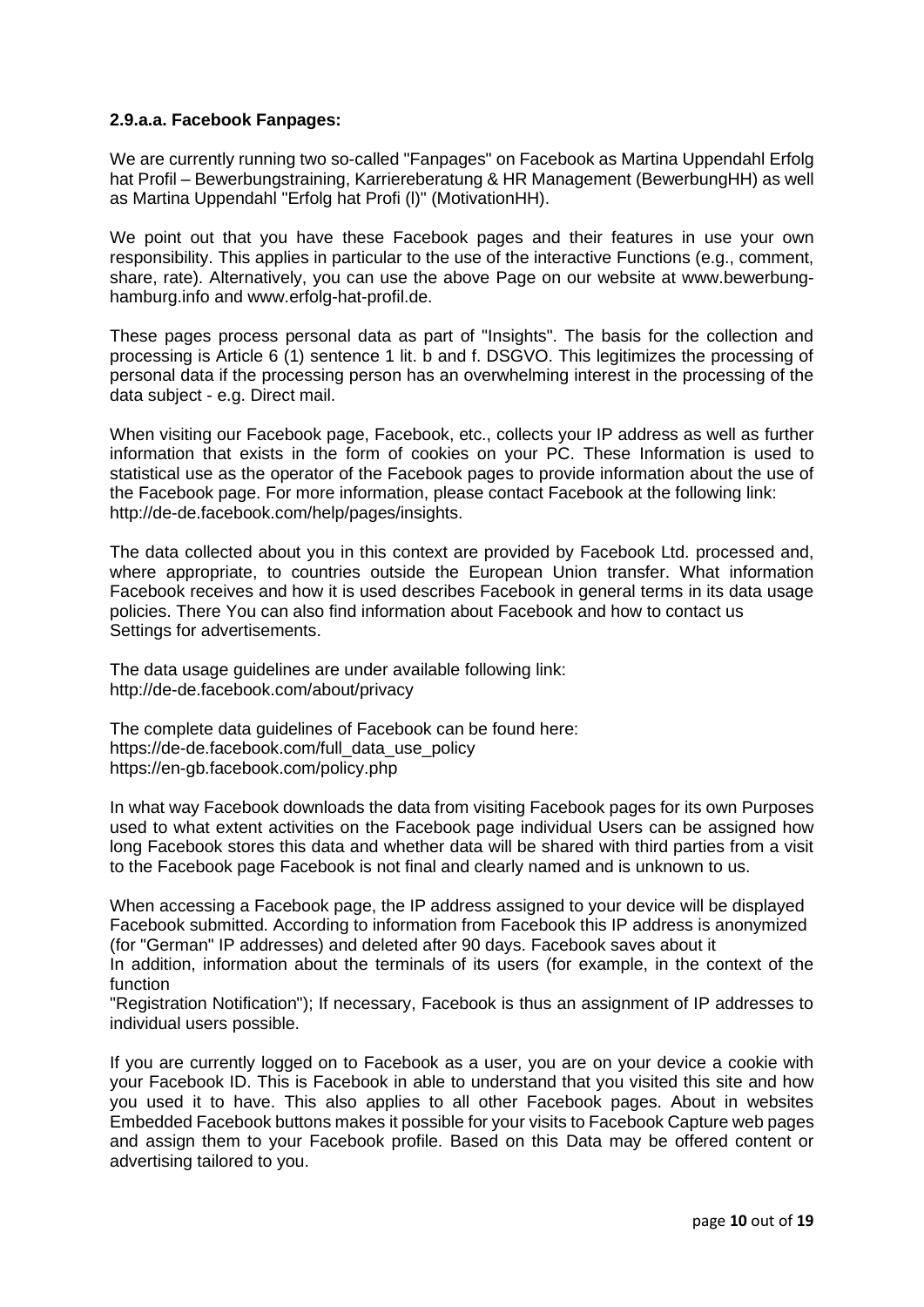On our two fan pages you will find a link to our data protection agreements on our websites under "Info" and "Data Policy". In principle, there is a joint responsibility in the operation of the fan pages between the operator and Facebook in accordance with Art. 26 DSGVO. The main responsibility for the data processing of Insights data lies with Facebook Ireland. The person responsible for your information is Facebook Ireland, whom you can contact online or in writing:

Facebook Ireland Ltd. 4 Grand Canal Square Grand Canal harbor Dublin 2 Ireland

Contact the Privacy Officer of Facebook Ireland Ltd.

You also have the right to submit a complaint to Facebook of Ireland's leading regulator, the Irish Privacy Commissioner or your local regulator.

In the case of a request from German data protection authorities or affected site visitors, we are obliged to forward them to Facebook Ireland within seven days via a form.

## **2.9.b. Google services, e.g. Webfonts:**

#### **Use of webfonts:**

On these websites external fonts, Google fonts are used. Google Fonts is a service of Google Inc. ("Google"). The integration of these web fonts is done by a server call, usually a Google server in the USA. This will be transmitted to the server, which of our websites you have visited. Also, the IP address of the browser of the terminal of the visitor of this website is stored by Google. For more information, see the Google Privacy Policy, which you can access here:

www.google.com/fonts#AboutPlace:about www.google.com/policies/privacy/

If you do not want Google to directly associate the data collected through our website with your Google profile, you must log out of Google before visiting our website. For more information about Google's data collection and use of Google related rights, please refer to the Google Privacy Policy at: http://www.google.com/intl/en/policies/privacy/

## **2.9.c. Google Maps with recommendation components:**

On our site we use the component "Google Maps" in combination with the so-called "share function". "Google Maps" is a service of Google Inc., 1600 Amphitheatre Parkway, Mountain View, CA 94043 USA, hereinafter "Google."

Each time you call this component, Google sets a cookie to process user settings and data when viewing the page that has the Google Maps component integrated. This cookie is usually not deleted by closing the browser but will expire after a certain amount of time unless it is manually deleted by you.

If you disagree with the processing of your data, you may disable the "Google Maps" service and prevent the transmission of data to Google in this way. To do this, you must disable the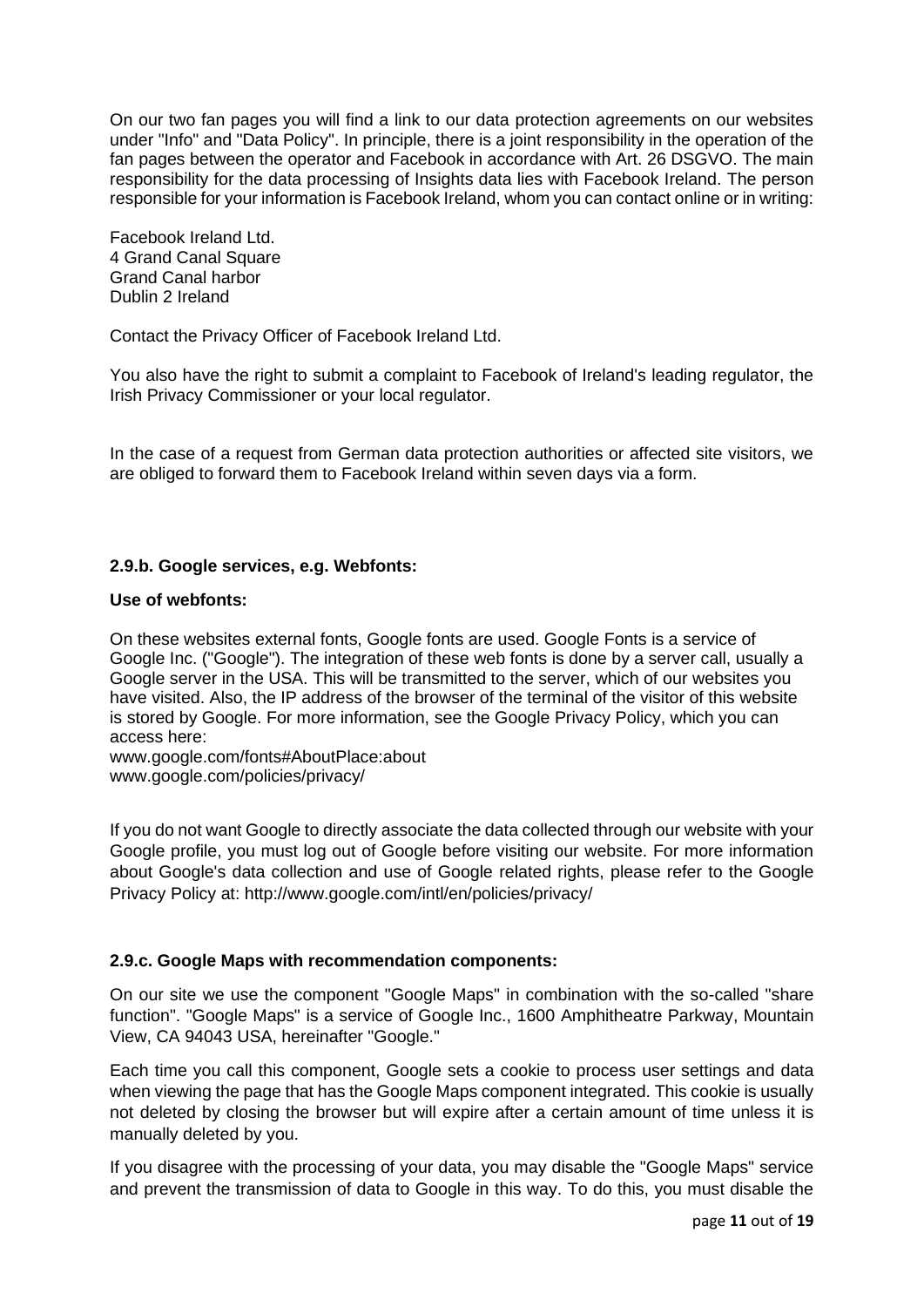Java Script feature in your browser. However, please note that in this case you will not be able to use "Google Maps", or only to a limited extent.

The use of "Google Maps" and the information obtained via "Google Maps" is subject to the Google Terms of Use: http://www.google.com/intl/en/policies/terms/regional.html and the additional terms and conditions for " Google Maps ": https://www.google.com/intl/en\_uk/help/terms\_maps.html

The Google Maps feature also includes the following referral buttons: "Google + button" from Google Inc., 1600 Amphitheatre Parkway, Mountain View, CA 94043 USA;

"Facebook Button" from Facebook Inc., 1601 S. California Ave, Palo Alto, CA 94304, USA; "Twitter Button" by Twitter Inc., 795 Folsom St., Suite 600, San Francisco, CA 94107, USA.

By calling up the "Google Maps" page, these "recommendation components" cause the browser you are using to download a corresponding representation of the component from the respective provider. This informs the respective provider named above which specific page of our website you are currently visiting.

#### **2.9.d. Twitter:**

We use features of the Twitter service offered by Twitter Inc., 795 Folsom St., Suite 600, San Francisco, CA 94107, USA. When you access a website with an integrated Twitter button and upload it, Twitter will know your IP address and that you have visited the Martina Uppendahl page at this IP address. To use Twitter, you need an account on Twitter. If you are logged into your profile on Twitter and click on an integrated button, you share the content of the page on which the button is integrated with other Twitter users. Twitter will then remember that you have clicked this button along with information about the page and made that information available to other Twitter users.

If you do not want Twitter to directly map the data collected via our website to your Twitter profile, you must log out of Twitter before visiting our website. For more information about Twitter's data collection and use and related rights, please refer to the Twitter Privacy Policy at<https://twitter.com/privacy>

#### **2.9.e. Xing:**

Our website uses functions of the network XING. Provider is the XING AG, Dammtorstraße 29-32, 20354 Hamburg, Germany. Each time you visit one of our sites that includes Xing features, it connects to Xing servers. A storage of personal data is not done to our knowledge. In particular, no IP addresses are stored or the usage behaviour is evaluated.

Further information on data protection and the Xing Share button can be found in Xing's privacy policy at https://www.xing.com/app/share?op=data protection

## **2.9.f. LinkedIn:**

We use components of the LinkedIn network on our site. LinkedIn is a service of LinkedIn Corporation, 2029 Stierlin Court, Mountain View, CA 94043, USA. Each time you visit our website that has such a component, this component causes the browser you are using to download a corresponding representation of the LinkedIn component.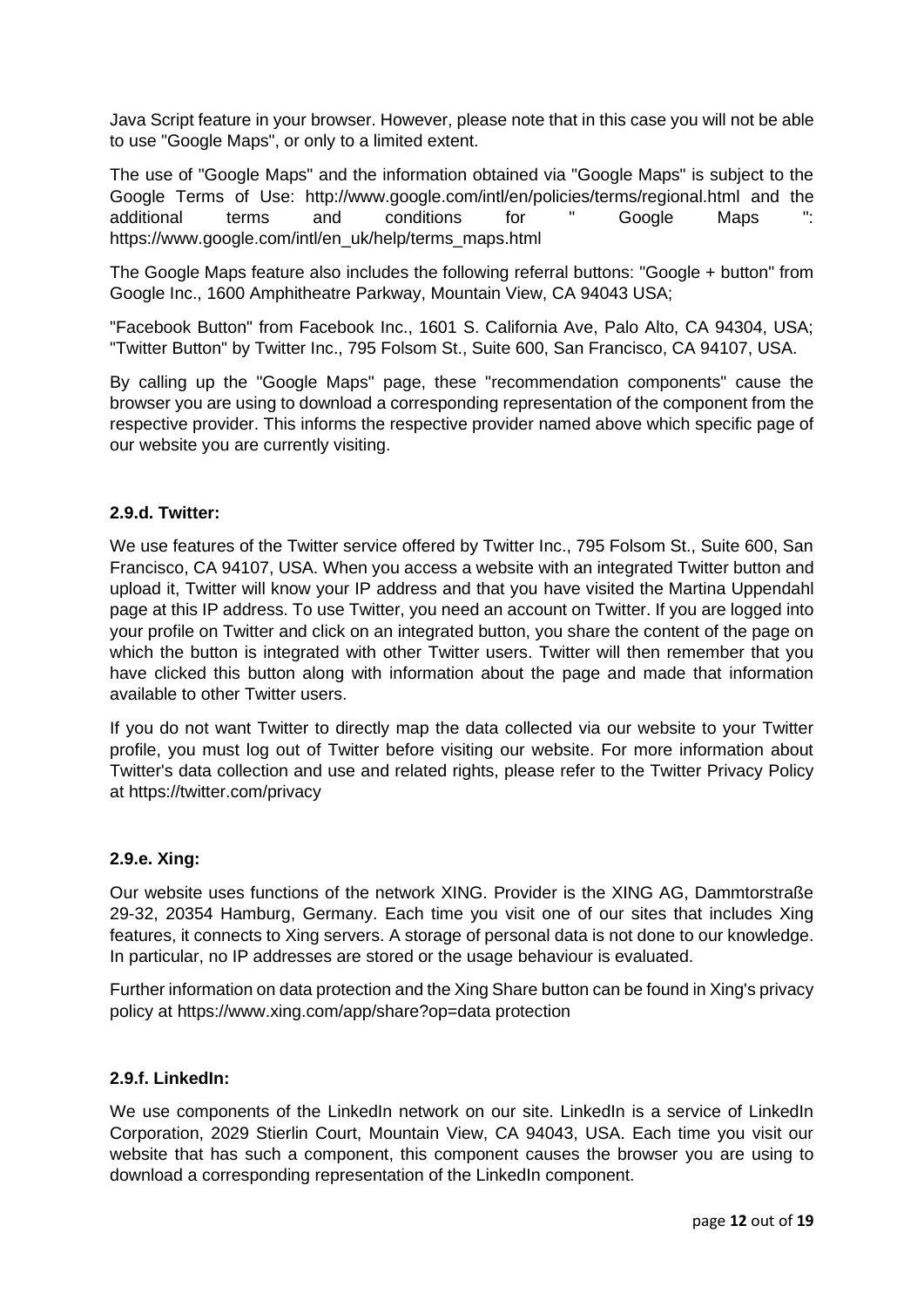Through this process LinkedIn is informed about which specific page of our Internet presence is currently being visited. If you click the LinkedIn "Recommend Button" while logged in to your LinkedIn account, you can link the contents of our pages to your LinkedIn profile. As a result, LinkedIn is able to associate your visit to our pages with your LinkedIn user account.

We have no control over the information that LinkedIn collects or the extent of the information collected by LinkedIn. We also have no knowledge of the content of the data submitted to LinkedIn. For details about LinkedIn's data collection, rights, and settings options, please refer to the LinkedIn Privacy Notice. These notes can be found at: http://www.linkedin.com/legal/privacy-policy

## **2.9.g. Microsoft / Skype:**

In order to provide efficient advice to customers outside of Hamburg, we also occasionally use the Skype services after prior consultation with our customers to practice interviews and prepare them professionally. Skype is a service of Microsoft Corporation, One Microsoft Way Redmond, WA 98052-6399, USA. An optimal preparation also includes the assessment of body language aspects that can only be assessed subjectively if one can see the other person. The Microsoft Privacy Policy can be found here: https://privacy.microsoft.com/en-us/privacy

## **2.9.h. Instagram Social Plugins:**

Our website uses so-called social plugins ("plugins") operated by Instagram LLC, 1601 Willow Road, Menlo Park, CA 94025, USA ("Instagram"). The plugins are marked with an Instagram logo, for example in the form of an "Instagram camera". An overview of the Instagram plugins and their appearance can be found here:

http://blog.instagram.com/post/36222022872/introducing-instagram-badges

When you visit a page of our website that contains such a plugin, your browser connects directly to Instagram's servers. The content of the plugin is transmitted by Instagram directly to your browser and integrated into the page. Through this integration, Instagram receives the information that your browser has accessed the corresponding page of our website, even if you do not have an Instagram profile or are currently not logged in to Instagram. This information (including your IP address) is sent from your browser directly to an Instagram server in the US and stored there.

If you are logged in to Instagram, Instagram can immediately assign the visit to our website to your Instagram account. If you interact with the plugins, for example, press the "Instagram" button, this information is also transmitted directly to an Instagram server and stored there. The information will also be posted on your Instagram account and displayed there to your contacts.

The purpose and scope of the data collection and the further processing and use of the data by Instagram as well as your related rights and settings options for the protection of your privacy, please refer to the privacy policy of Instagram:

https://help.instagram.com/155833707900388/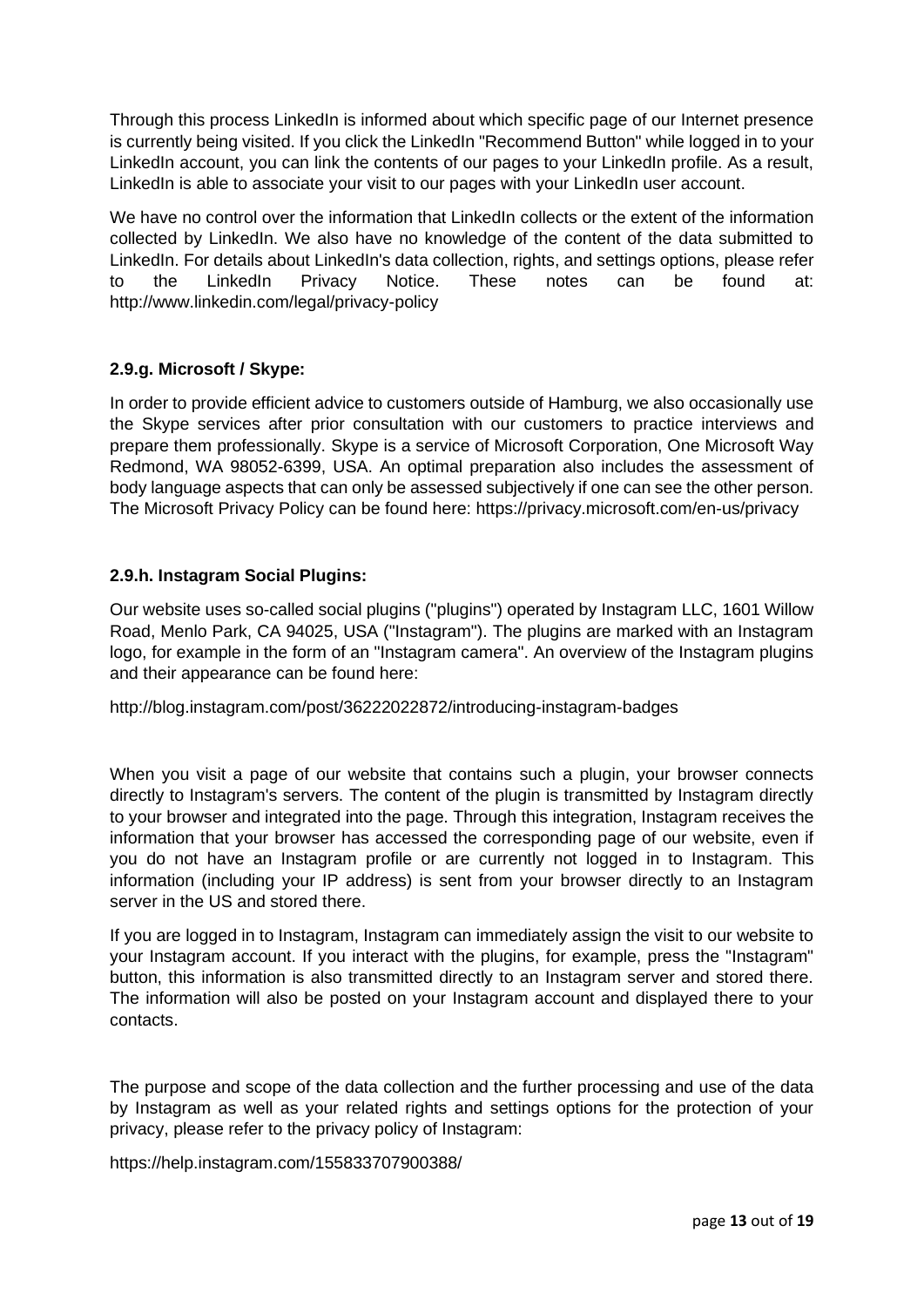If you do not want Instagram, the data collected through our website directly to your Instagram account, you must log out of Instagram before visiting our website. You can completely prevent the loading of Instagram plugins even with add-ons for your browser, eg. With the script blocker "NoScript" [\(http://noscript.net/\)](http://noscript.net/).

# **2.9.h. WhatsApp for Business:**

We only use WhatsApp for Business to communicate with our customers in the latest fashion, but only at the customer's request and not preferably on our own initiative.

Quoting from www.faq.whattsapp.com, where you can find all data protection issues from the company itself:

"The WhatsApp Business App was designed for external corporate communication, while the WhatsApp Messenger App is intended for personal communication. We have tried to make both apps GDPR compliant for their intended purpose. If you have a small to medium-sized business, you should use the WhatsApp Business app for business communication with your customers. The WhatsApp Business app can be downloaded free of charge from the Google Play Store and the App Store.

For more information on GDPR and how to manage contacts in your device's address book, see this article.

For more information on how we use your company's information, please see the Our Data Practices section of our WhatsApp Business Terms of Service. "

Your customer contacts. The company provides WhatsApp with contact information such as telephone numbers ("customer information"). The company also determines which of its customers it can communicate with using WhatsApp. If you are based in the European Region and the General Data Protection Regulation (Regulation (EU) 2016/679) ("GDPR") applies to your processing of any personal data (as this term is defined in the GDPR) contained in the customer data , or you live in the UK or Switzerland, or if WhatsApp LLC is your legal entity, you are a Brazilian resident and the Brazilian "Lei Geral de Proteção de Dados" (Law 13.709 / 2018, "LGPD") for your processing Any personal data (as this term is defined in the LGPD) that is contained in the customer data applies, for the duration of these Business Conditions you are the person responsible who selects the message recipients and instructs WhatsApp to process such personal data on your behalf as your processor to process these business terms and conditions in order to convey the company's messages to its customers. If we process such personal data contained in the customer data as your contract processor, our WhatsApp Business data processing conditions apply, which become part of these business conditions by reference.

Access to data and to aggregated data. Our business services give you access to the personal data, customer data and company content that you provide to us. You can access aggregated data relating to your messaging activities in our business services, such as: B. the total number of messages sent, delivered, read and received.

Ranking and evaluation. When you use the catalog, you determine the order of your goods and services in your catalog and how they are displayed. We do not specify any order and do not use any ranking parameters in the catalog to display your goods and services alongside or in relation to the goods and services of other companies.

Other Information. You understand and consent to WhatsApp collecting, storing, and using: (a) information about your company account and registration; (b) usage, log and functional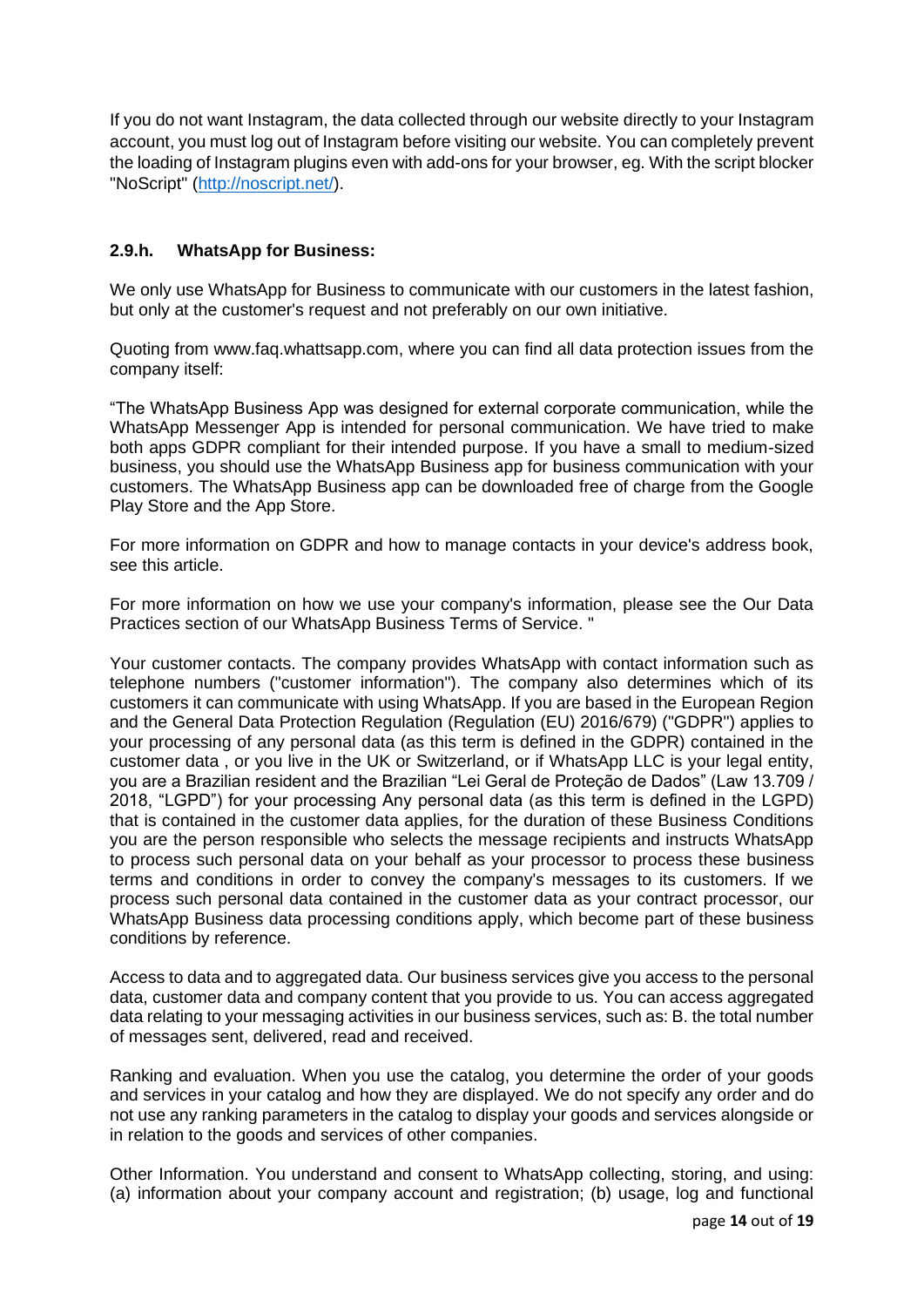information generated by your use of our business services; (c) performance, diagnostic and analysis information; (d) information related to your technical or other support inquiries; and (e) information about you from other sources such as other WhatsApp users, companies, third party companies, and the Facebook companies. We can share this information with the Facebook companies, whereby we and the Facebook companies use all information available to us to develop, operate, operate our business services, our other services and the services and products of the Facebook companies to improve, understand, customize, support and market. It is not possible to opt out of these data practices.

Our global activities. The company consents to the transfer and processing of the information we collect, store and use in accordance with these Business Conditions in the USA and other countries worldwide in which we have or use facilities, service providers or partners, independently of where you use our business services. You acknowledge that the laws, regulations and standards of the country in which your information is stored or processed may differ from those of your own country.

Legal Disclosures and Third Party Inquiries. You consent to WhatsApp sharing your information, including Company Content, if we have a good faith belief that it is reasonably necessary to: (a) respond in accordance with any applicable law or regulation, court order, or government request; (b) enforce these Business Terms and all other applicable terms and conditions, including for investigations into potential violations; (c) detect, investigate, prevent, and prosecute or remediate fraud and other illegal activities or security or technical issues; or to (d) protect the rights, property, and safety of our users, WhatsApp, the Facebook companies, or others. "

## **3. Order data processing - cooperation with other companies and service providers:**

At any times you can request a detailed list of the individual processing activities from us. Our service providers, with whom we work together (such as tax consultants, collection service, website operator, etc.) all have their headquarters in Germany. Please contact the person named in this privacy policy. We assure that all precautions necessary and necessary for data security are taken and regularly updated by us, such as: through passwords, firewall, regular hardware and software updates, virus program etc.

## **4. Rights of the person concerned:**

If you process personal data, you are i.e. DSGVO and you have the following rights to the person responsible:

# **4.1. Right of information:**

You may request confirmation from us as to whether personal information concerning you is processed by us. If such processing is available, you can request information from us via the following information:

(1) the purposes for which the personal data are processed;

(2) the categories of personal data being processed;

(3) the recipients or categories of recipients to whom the personal data relating to you have been disclosed or are still being disclosed;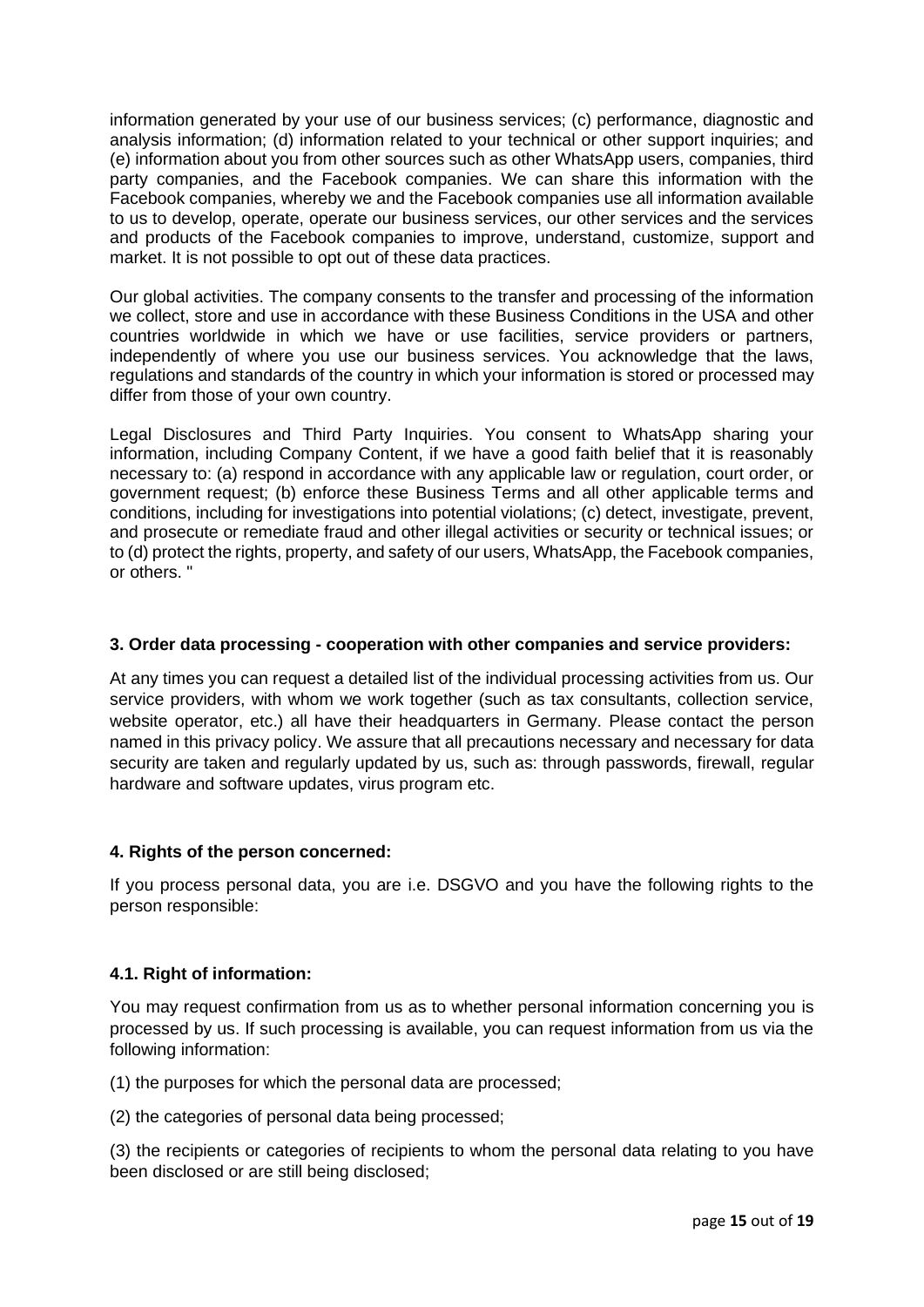(4) the planned duration of the storage of your personal data or, if specific information is not available, criteria for determining the duration of storage;

(5) the existence of a right to rectification or erasure of personal data concerning you, a right to restriction of processing by the controller or a right to object to such processing;

(6) the existence of a right of appeal to a supervisory authority;

(7) all available information on the source of the data if the personal data is not collected from the data subject;

(8) the existence of automated decision-making including profiling under Article 22 (1) and (4) GDPR and, at least in these cases, meaningful information about the logic involved, and the scope and intended impact of such processing on the data subject.

You have the right to request information about whether your personal information relates to a third country or an international organization. In this connection, you can request the appropriate guarantees in accordance with. Art. 46 GDPR in connection with the transfer.

This right to information may be limited to the extent that it is likely to render statistical use impossible or seriously impaired, and that the restriction is necessary for statistical purposes.

## **4.2. Right to rectification:**

You have a right to rectification and / or completion to the controller, if the personal data you process is incorrect or incomplete. The responsible person must make the correction without delay. Its right of rectification may be limited to the extent that it is likely to render statistical information impossible or seriously impaired, and that the restriction is necessary for statistical purposes.

## **4.3. Right to restriction of processing:**

You may request the restriction of the processing of your personal data under the following conditions:

(1) if you contest the accuracy of your personal information for a period of time that enables us to verify the accuracy of your personal information;

(2) the processing is unlawful and you refuse the deletion of the personal data and instead demand the restriction of the use of the personal data;

(3) we no longer need the personal data for the purposes of processing, but you need it to assert, exercise or defend your rights, or

(4) if you have objected to the processing pursuant to Art. 21 (1) GDPR and it is not yet certain whether our legitimate reasons prevail over your reasons.

If the processing of personal data concerning you has been restricted, this data may only be used with your consent or for the purpose of asserting, exercising or defending legal claims or protecting the rights of another natural or legal person or for reasons of important public interest Union or a Member State.

If the limitation of the processing after the e.g. Conditions are restricted, you will be informed by us before the restriction is lifted.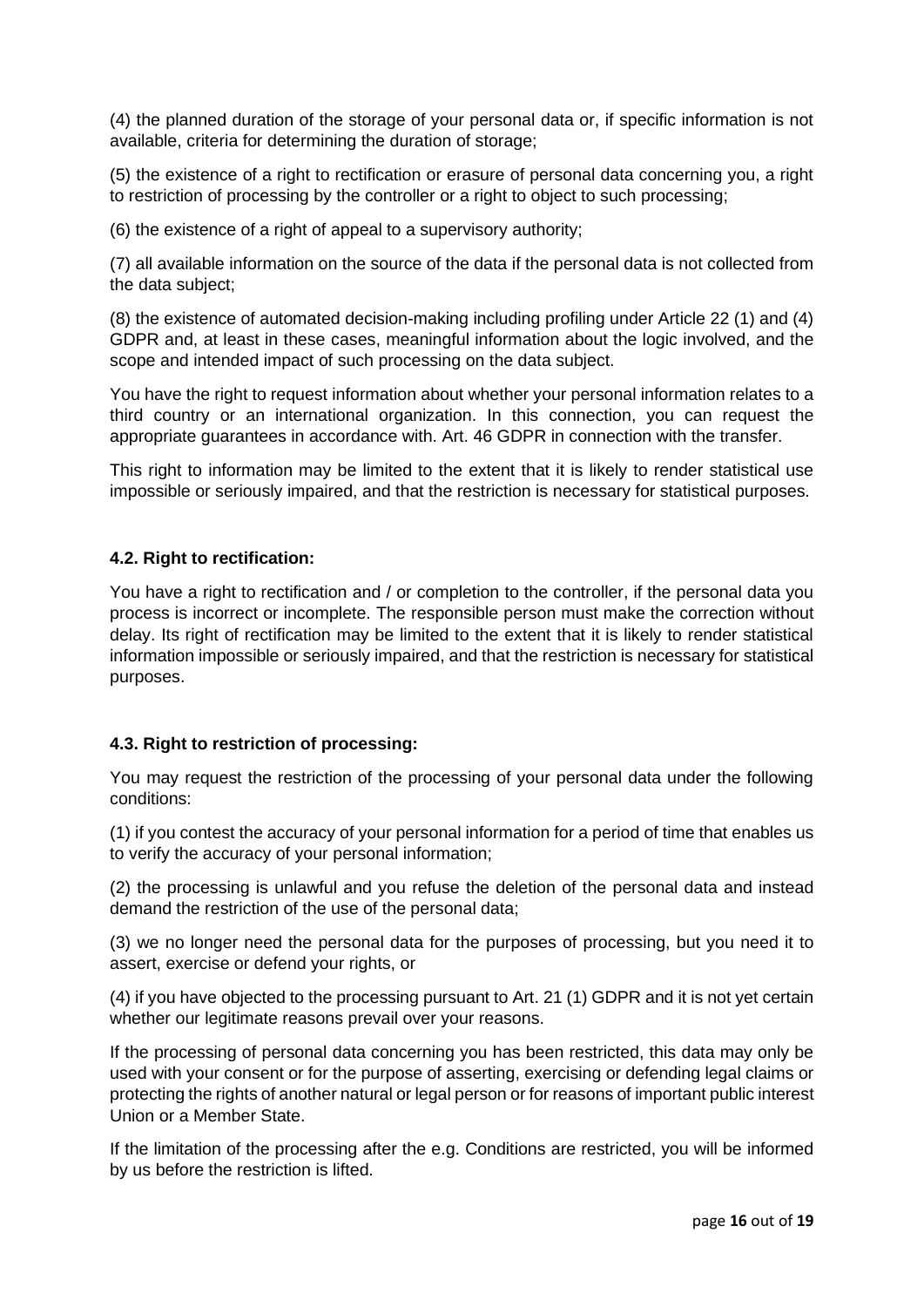Its right to restriction of processing may be limited to the extent that it is likely to render statistical use impossible or seriously impaired, and that the restriction is necessary for statistical purposes.

# **4.4. Right to cancellation:**

You may require us to delete your personal information without delay and we are required to delete that information immediately, if any of the following is true:

(1) Personal data concerning you are no longer necessary for the purposes for which they were collected or otherwise processed.

(2) You revoke your consent, to which the processing acc. Art. 6 para. 1 lit. a or Art. 9 para. 2 lit. DSGVO and there is no other legal basis for processing.

(3) According to. Art. 21 para. 1 DSGVO objection to the processing and there are no prior justifiable reasons for the processing, or you lay gem. Art. 21 para. 2 DSGVO Opposition to processing.

(4) Your personal data have been processed unlawfully.

(5) The deletion of your personal data is required to fulfil a legal obligation under Union or national law to which we are subject.

(6) The personal data concerning you were collected in relation to information society services offered pursuant to Art. 8 (1) GDPR.

## **4.5. Data portability / information to third parties:**

Have we made the personal data concerning you public and we are acc. Article 17 (1) of the GDPR, we shall take appropriate measures, including technical means, to inform data controllers who process the personal data that you have been identified as being affected by the technology and implementation costs Persons requesting deletion of all links to such personal data or of copies or replications of such personal data.

#### **4.6. Exceptions:**

The right to erasure does not exist if the processing is required:

(1) to exercise the right to freedom of expression and information;

(2) to fulfil a legal obligation required by the law of the Union or of the Member States to which the controller is subject, or to carry out a task which is in the public interest or in the exercise of official authority conferring on the controller has been;

(3) for reasons of public interest in the field of public health pursuant to Art. 9 (2) lit. h and i and Art. 9 (3) GDPR;

(4) for archival purposes of public interest, scientific or historical research purposes or for statistical purposes acc. Article 89 (1) GDPR, to the extent that the law referred to in subparagraph (a) is likely to render impossible or seriously affect the achievement of the objectives of that processing, or

(5) to assert, exercise or defend legal claims.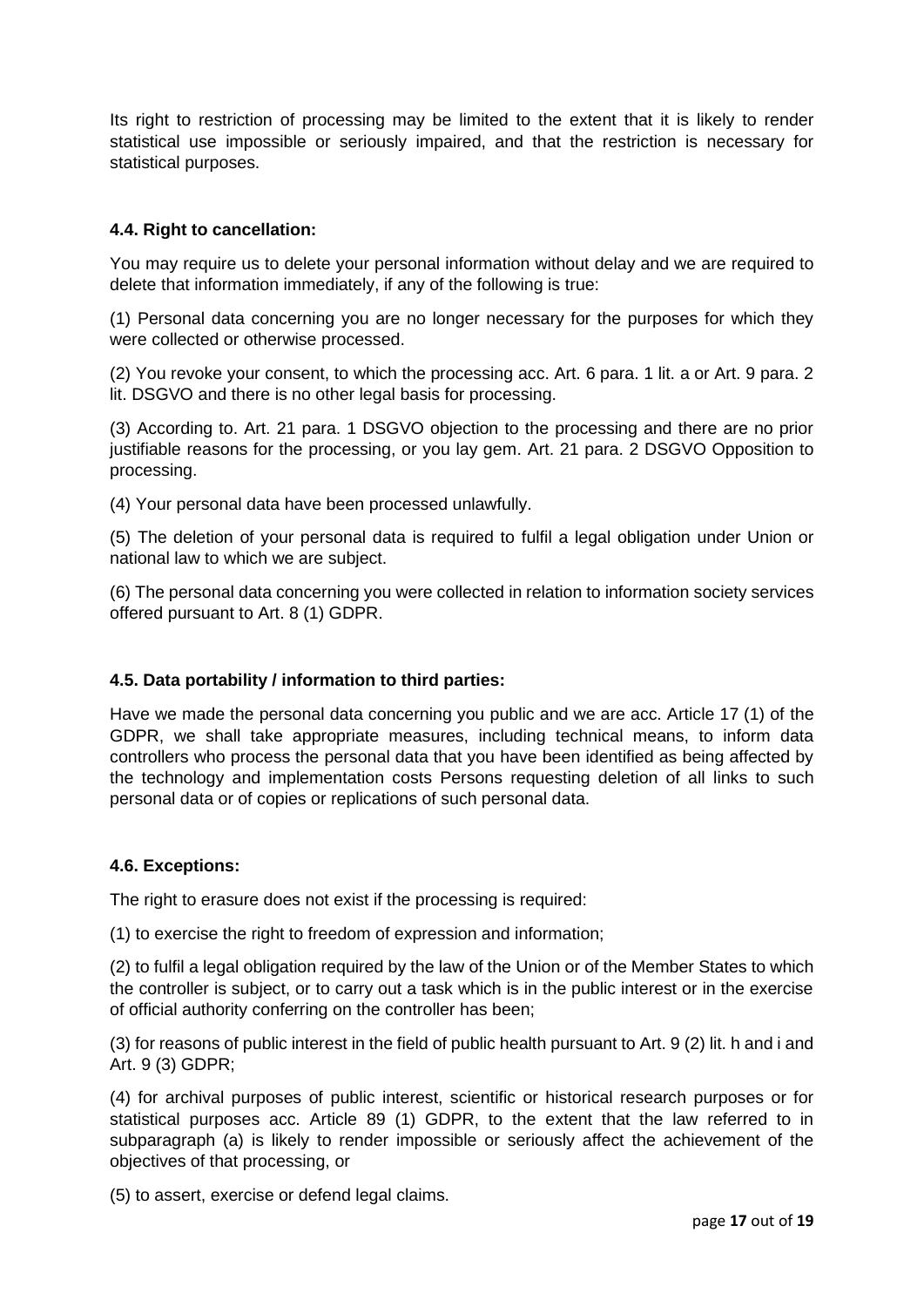Right to data portability. You have the right to receive personally identifiable information you provide us in a structured, common and machine-readable format. You also have the right to transfer this data to another person without hindrance, provided that

(1) the processing on a consent acc. Art. 6 para. 1 lit. a GDPR or Art. 9 para. 2 lit. a DSGVO or on a contract acc. Art. 6 para. 1 lit. b DSGVO is based and

(2) the processing is done by automated means.

In exercising this right, you also have the right to obtain that your personal data relating to you are transmitted directly from one person to another, insofar as this is technically feasible. Freedoms and rights of other persons may not be affected.

The right to data portability does not apply to the processing of personal data necessary for the performance of a task in the public interest or in the exercise of official authority that has been delegated to us.

## **4.7. Right to opposition:**

You have the right at any time, for reasons that arise from your particular situation, against the processing of your personal data, which pursuant to Art. 6 para. 1 lit. e or f DSGVO takes an objection; this also applies to profiling based on these provisions.

We will then no longer process your personal information, unless we can demonstrate compelling legitimate grounds for processing that outweigh your interests, rights and freedoms, or the processing is for the purpose of enforcing, pursuing or defending legal claims.

If the personal data relating to you are processed for direct marketing purposes, you have the right to object at any time to the processing of your personal data for the purpose of such advertising; this also applies to profiling insofar as it is associated with such direct mail.

If you object to processing for direct marketing purposes, your personal data will no longer be processed for these purposes.

Regardless of Directive 2002/58 / EC, you have the option, in the context of the use of information society services, of exercising your right to object through automated procedures that use technical specifications. You also have the right, for reasons that arise from your particular situation, in the processing of personal data relating to you for statistical purposes. Art. 89 para. 1 GDPR is to be contradicted.

Your right of objection may be limited to the extent that it is likely to render the realization of statistical purposes impossible or seriously impaired, and that the restriction is necessary for statistical purposes.

## **4.8. Right to revoke the data protection consent declaration:**

You have the right to revoke your data protection declaration at any time. The revocation of consent does not affect the legality of the processing carried out on the basis of the consent until the revocation.